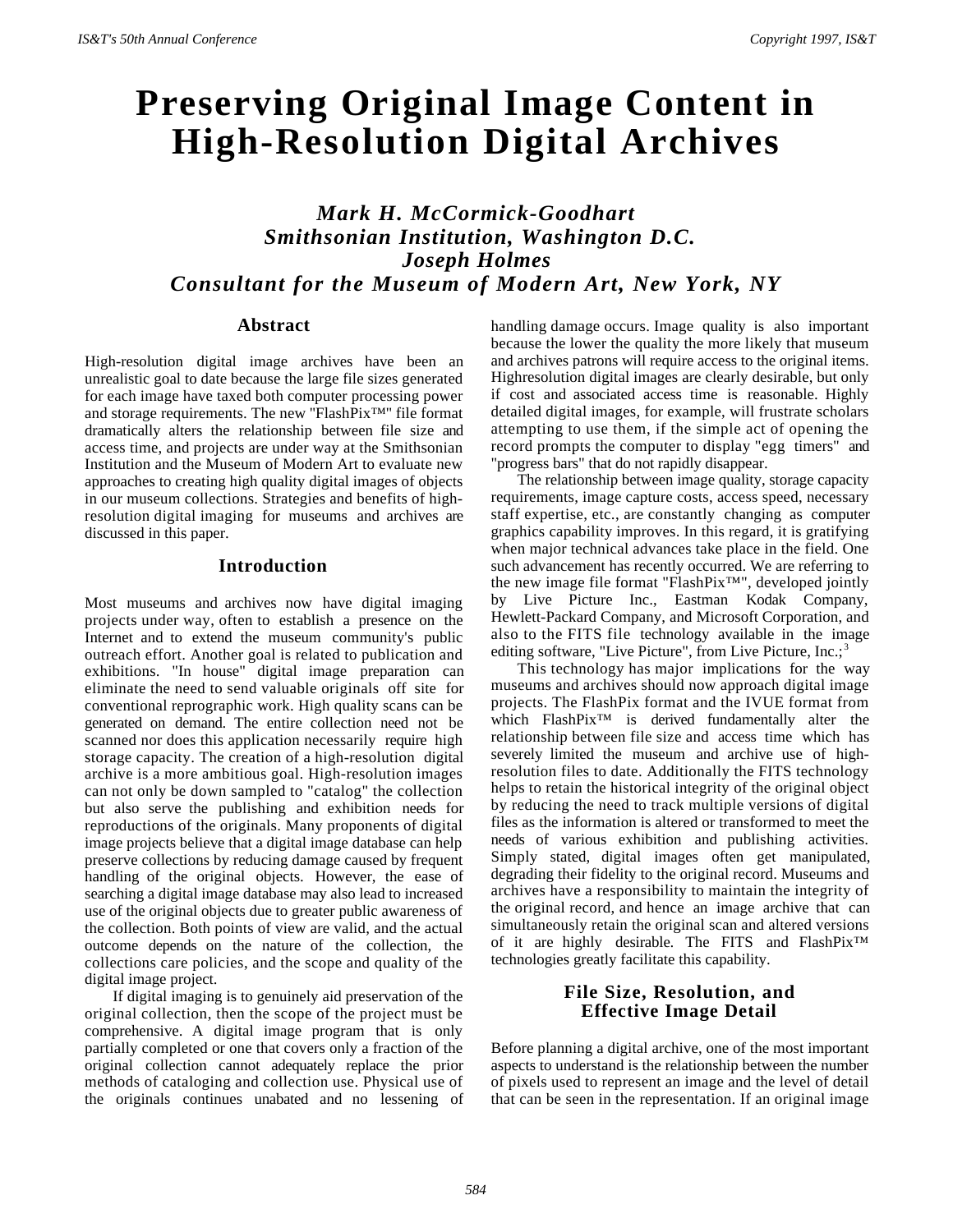were infinitely sharp and detailed, for each quadrupling of the size of the image file, there would ordinarily be a twofold increase in the resolved image detail visible under sufficiently close inspection. Since photographs have finite resolution, increasing the number of pixels in a scan beyond some point results in a diminishing return on apparent detail. This situation is analogous to reaching "empty magnification" with an analog image. If the goal of the digital image capture is to preserve essentially all of the detail in the original image, then the last quadrupling of the file size will have only a modest effect of increasing image detail, yet it is essential for highest possible quality. As a practical example, to capture nearly all the image detail contained in a well-made four-by-five inch negative or positive film, the scan must capture all of the frequencies where the modulation transfer function of the film image is high. An RGB scan greater than 200MB on a high-quality scanner is required. Reducing the file size to 50MB or even going down to 25MB will create a digital image that meets the needs of many applications, but it cannot fully substitute for the image quality contained in the original film. A 25MB file is not small by today's standards, and even the 200MB scan requires careful post-processing (digital "sharpening") to closely approach the original image sharpness. Image compression can, under some circumstances, greatly reduce file storage requirements with little significant impact on image detail. However, conventional processing of compressed image files would still require working with the full decompressed file size in RAM or virtual memory. The RAM and/or virtual memory obstacles are eliminated when working with files in FlashPix™ format. Also, FlashPix™ currently supports conventional JPEG compression, and is expected to support lossless 3:1 JPEG compression in the near future. For anyone concerned with very fine image quality, digital imaging systems that can readily handle gigantic image files are simply a necessity for the imaging itself to be broadly satisfactory

# **Color and Tone Reproduction**

A digital image archive requires more than just high resolution images. Efforts must be made to ensure that traditional image quality factors including tonal range and color consistency are not sacrificed as data migrates to new storage media and different computer platforms. Otherwise, the original objects must be re-digitized. Unfortunately, color management on the computer is still a relatively immature technology in the sense that serious standardization has not yet taken place, notwithstanding recent advancements (e.g., International Color Consortium [ICC] profiles, Apple ColorSync 2.0, Kodak Precision Color, etc.). Color management systems attempt to translate scanner, monitor, and printer color gamuts by reference to human color perception (e.g., CIELab color space). Color calibration targets are used to help define device characteristics in terms of colorimetric values.

The technology is now to the point where printer and monitor characterization have considerable merit, and monitor profiles and printer profiles should be carefully

considered as additional elements that are critical to the realization of high-quality output from a digital archive. Scanner profiles have more limited value at present. The knowledge and skills of the scanner operator still determine the quality of the digital file in the case of scans made from many types of original artwork. For museums and archives, this means that the apparent simplicity of digitizing documents is often responsible for projects being undertaken, but as quality suffers, reality quickly sets in. Digital image capture is not as easy as using the office copier machine. Because the sensors in current scanners do not have the same inherent color sensitivity as the human eye, metamerism is still a problem. For example, a scanner can be profiled to give calorimetric data by characterizing an IT8.7/2 reflection target made on photographic paper, but the calibration is only precise for originals that are also color photographs on this type of paper. This fact became obvious when vintage albumen prints were scanned for a high-resolution digital image pilot project recently conducted at the Smithsonian Institution. A scanner which produced excellent color output from modern chromogenic color photographs, generated images from the albumen prints which were consistently more red than observed visually. The scanner settings required further manual adjustments to correct the unwanted color error. After manual correction, output was excellent.

## **The High-Resolution Pilot Project at the Smithsonian Institution**

Approximately 400,000 images comprise the core photographic and artwork collections at The National Anthropological Archives (NAA) of the Smithsonian Institution. The collections' "broad ethnographic contents include the world's most extensive photographic documentation of American Indian cultures as well as visual records from cultures around the globe amassed by Smithsonian researchers and collectors. The average age of the photographic items in this collection is between 85-90 years old."4 Over one thousand individuals visit the archives each year, and without high quality facsimiles available, direct researcher access to the vintage photographs and manuscripts is the only way to show the information at the present time. The handling of the originals continues to be a principal threat to the longevity of the collection. The high image quality of the vintage prints (many are contact prints from large format negatives) and important text written on the verso of many of the prints requires high resolution image capture. Although many originals are "black and white" photos, almost all convey additional information in terms of color and tone. Color scans are highly desirable.

Recently, a pilot project has been completed to examine image quality issues and to determine if Live Picture technology could solve the problem of poor image access times. Figures l and 2 show 300 dpi and 600 dpi scans of a microcopy resolution test target. The 300 dpi image capture resolved 4.5 line pairs per millimeter in the test target print while 600 dpi captures the target at 9.0 lp/mm. The vintage prints often resolve more than 20 lp/mm so neither scan captures total information content. However, the 600 dpi is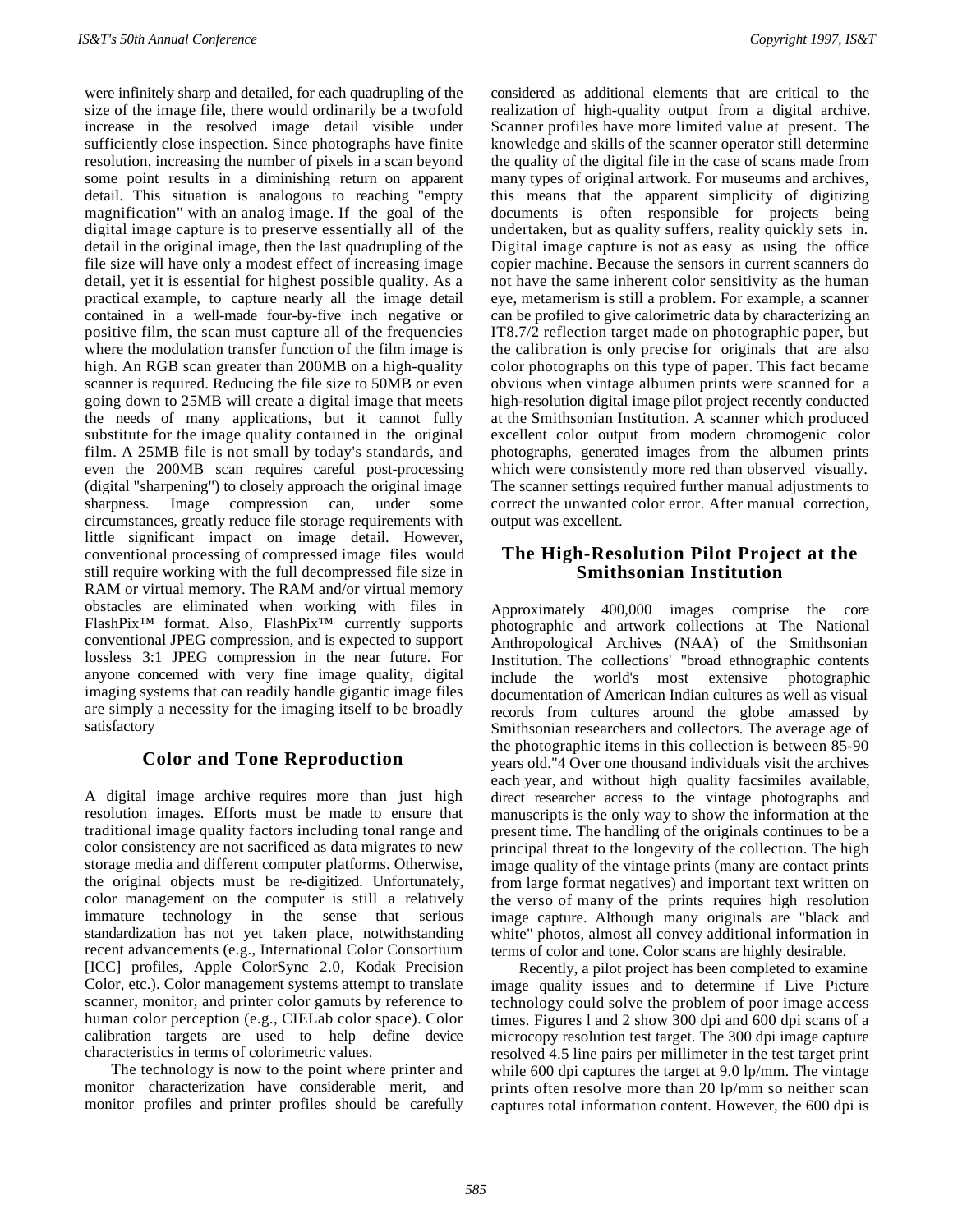more than sufficient to reveal to the researcher all the image detail seen upon inspection of the original with the unaided eye. Moreover, 300 dpi was satisfactory for recording text on the verso when all handwriting and other textual information was large enough to be easily legible to the unaided eye. Thus, the judicious use of 300 to 600 dpi scans reproduced images and text adequately for this digitizing project. Nevertheless, this scanner setting created uncompressed 24bit color file sizes on the order of 20 to 100 megabytes per image (40 to 200MB per vintage print with verso) when applied to mounted photographic prints typically larger than 8 x 10 inches. Tests showed that a single 80MB image in uncompressed TIFF file format was opened by Adobe Photoshop 4.0 software in approximately 90 seconds. The computer platform was a UMAX 200Mhz Macintosh clone computer with 160MB RAM and 4MB VRAM. The use of large image files for publication and exhibition prints is not deterred by this access time, but for information retrieval for scholarly use, this is unacceptably slow. Tests were then conducted using Live Picture 2.5 software and a FITS file that "composited" 24 IVUE files (12 original prints scanned at 600 dpi, and 12 verso scanned at 300 dpi). The verso of each print was hidden as a layer underneath the corresponding original scene. Over 250MB of JPEG compressed IVUE format data (greater than 1.2 GB when decompressed) were viewed by opening an approximately 1MB FITS file. All FITS and IVUE data resided on a CD-ROM and were accessed using an 8X CDROM reader. All images appeared on screen and were viewable within 12 seconds. Image manipulations (zooming, panning, rotating, flipping) were accomplished in approximately 1 to 4 seconds. Viewing information on the verso was instantaneous by using the computer's mouse to click on the layer viewing icon (activate/deactivate layer control in the FITS file ).

The initial scanning project that is envisioned concerns the photographic holdings. These items are more susceptible to deterioration and would also benefit from cold storage, a goal that is unrealistic until a suitable alternative to daily use can be implemented. The photographs comprise approximately 100,000 items. With project planning which includes scanning on multiple workstations and a dedicated staff of four to six workers on two or three shifts, the 100,000 photographs could be digitized in approximately one year. A realistic price using today's technology is approximately \$10.00 to \$15.00 per image, so the total project cost would be 1.0 to 1.5 million dollars. Cost per image is declining on an almost weekly basis as new image capture devices and storage media reach the market. However, the intrinsic value of the collection and the risk of continued use and storage at room temperature more than justify proceeding with this project as soon as possible.

## **The Digitization Project at the Museum of Modern Art**

The Department of Photography at the Museum of Modern Art in New York is investigating its options for digitizing its entire collection of some 30,000 fine art photographic prints. This collection consists of many kinds

of prints, both "black & white" and color, spanning much of the history of photography. The initial approach is to attempt to create an all-purpose archive at very high resolution and with excellent control over the nuances of color and tone, such that the archive's files can be used for essentially any kind of digital output, with any intended use.



*Figure 1. 300 dpi scan of microcopy resolution test target resolved 4.5 line pairs per millimeter.*



*Figure 2. 600 dpi scan of microcopy resolution test target resolved 9.0 line pairs per millimeter.*

The most demanding use possible would be the creation of a digital facsimile for display, which, in some cases, would require even more resolution than a fine art poster reproduction. Beyond prints and posters, high-quality book pages (on a par with the finest conventionally produced book pages), small prints for scholarly study, low-resolution files for use on the World Wide Web, thumbnail images for